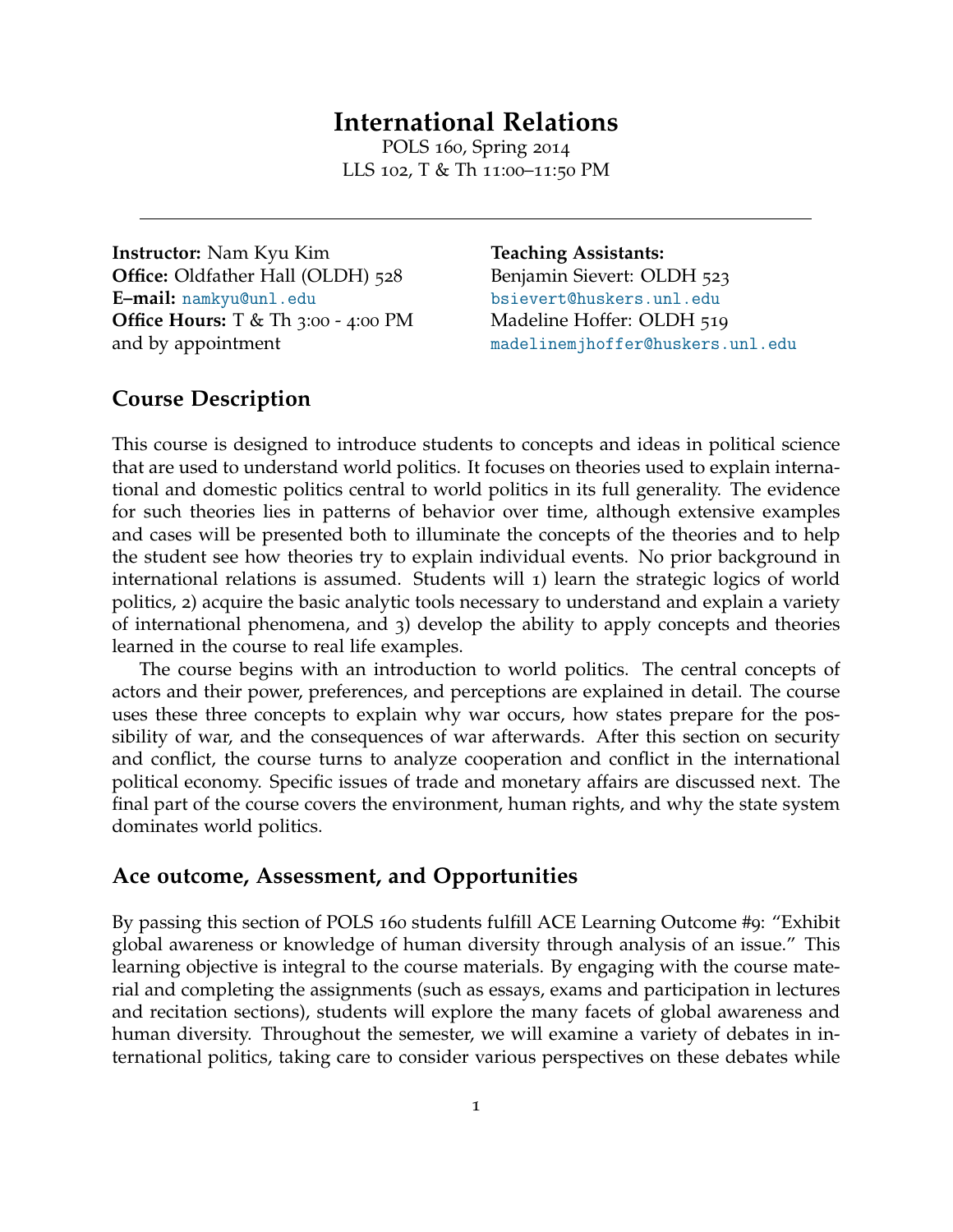highlighting 2 the role of human diversity. In completing this class, students should have a greater appreciation for human diversity as well as a heightened understanding of the importance of global awareness and should be able to apply these skills to the analysis of a given issue in international (or domestic) politics.

*Reinforcement:* Students will improve their global awareness and understanding of human diversity through a series of assignments, including exams and essays and participation in lecture and recitation.

*Assessment:* Your achievement of the ACE 9 goals will be assessed through a variety of tools, including, but not limited to: analytical essays, exams, writing exercises in recitation section and direct participation.

# **Requirements**

The final grade will be composed as follows:

- **Midterm and Final Exam (25% each)** There will be two in-class examinations. All students must take the midterm and final exams at the scheduled time. Alternate times for the midterm and final examinations are possible only for students who can demonstrate that taking the exam at the scheduled time would impose a serious hardship on them. Students who cannot take examinations at the scheduled times for medical reasons must produce a valid medical excuse. Students who will be out of town on the day of an exam on university business must provide documentation of the need to travel that day in advance.
- **Two paper assignment (15% each)** Students are expected to submit their papers by the due dates. **Late papers will suffer a reduction of at least one letter grade.** The paper assignment will be explained in class.
- **Recitation (20%)** Attendance in recitation sections, as in lecture, mandatory. Recitation sections will be run as seminars, and your contribution to discussion is crucial. This means coming to class having read and thought about the readings. Come prepared to participate actively.

### **Required Readings**

There is one required textbook for the course.

Morrow, James D. 2013. *Understanding World Politics*. Pearson Learning Solutions.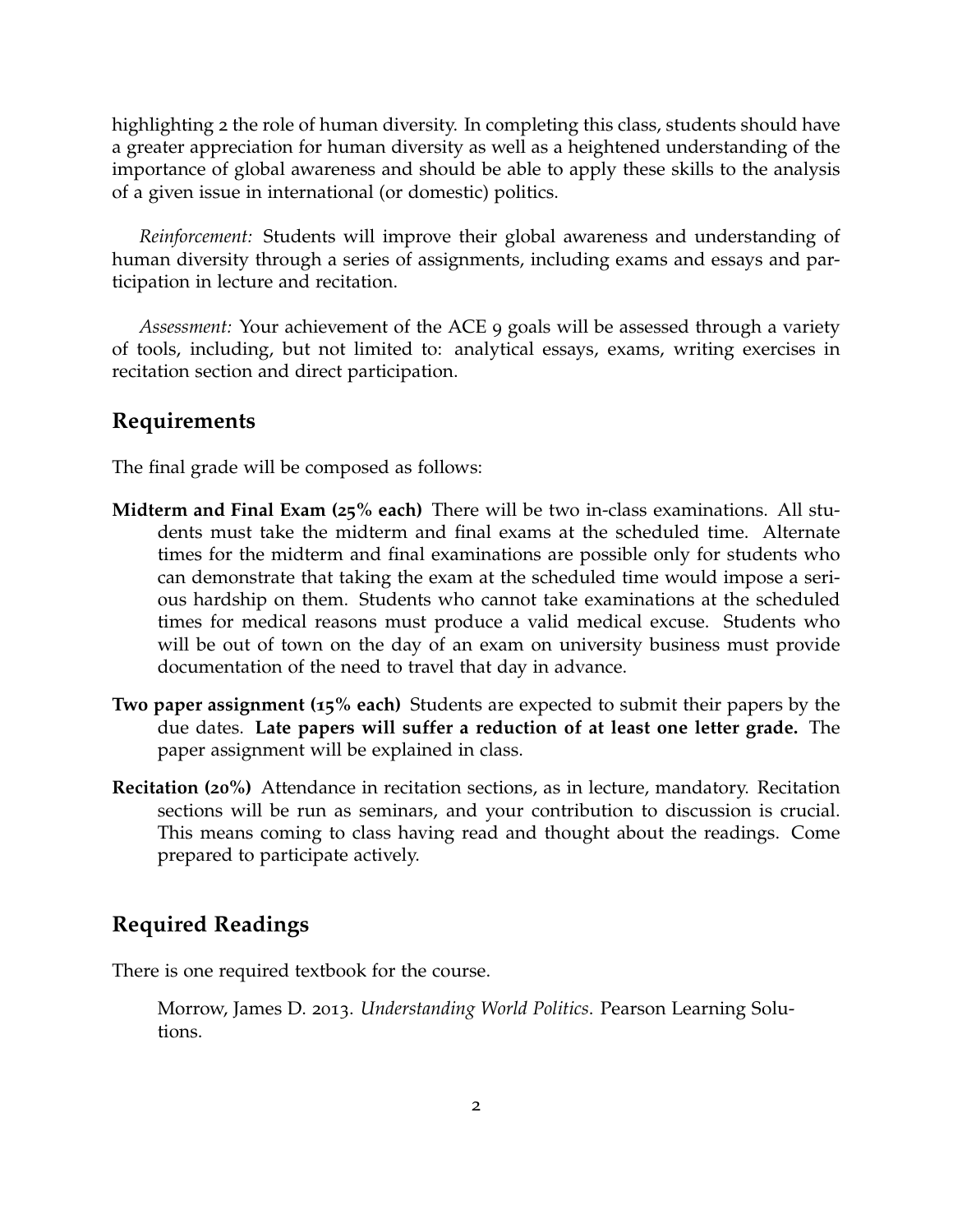It is available for purchase at the University Bookstore. Do not buy the previous version of the book.

I also suggest that you keep up with current events by reading the main international stories of the day/week in [the New York Times.](http://www.nytimes.com) We will frequently discuss current events in class; details about such events could also be useful on your exams, at least as an option.

# **Additional Information**

- **Communication** The best way to contact me is via email or during office hours. I also am available by appointment. I rarely check voicemail, so please do not leave me voice mail messages. *I would also like to remind you that you should first contact your TA regarding logistical, administrative or clarification questions.* I am happy to discuss course content and substance, but please address logistical and administration questions to your TA. I will be glad to weigh in when necessary, but they are your main point of contact for those issues, not to mention a great resource for when you need help with the substantive issues of the course.
- **Learning Assistance** Students with disabilities are encouraged to contact the instructor for a confidential discussion of their individual needs for academic accommodation. It is the policy of the University of Nebraska–Lincoln to provide flexible and individualized accommodation to students with documented disabilities that may affect their ability to fully participate in course activities or to meet course requirements. To receive accommodation services, students must be registered with the Services for Students with Disabilities (SSD) office, 132 Canfield Administration, 472–3787 voice or TTY.
- **Academic Honesty** Cheating is very serious offense that will not be tolerated in the course. You will receive a failing grade for the class. The examinations are closed book; you are not allowed to use any notes or books when taking them. You should bring several pens to the exams in case one fails. You may write the examinations in pencil, but if you do so you forfeit your right to contest your grade. Please refer to the Student Handbook, the University's Code of Conduct and the Office of Undergraduate Studies' document on academic integrity for the University's policies on plagiarism, cheating and other forms of academic dishonesty.
- **Emergencies** If an emergency should arise during the course of the semester that prevents you from attending class or completing your work, please be in touch with your TA as soon as possible.
- **Lecture notes** Lecture slides will be posted on our Blackboard page, as they are available, usually the night before the class.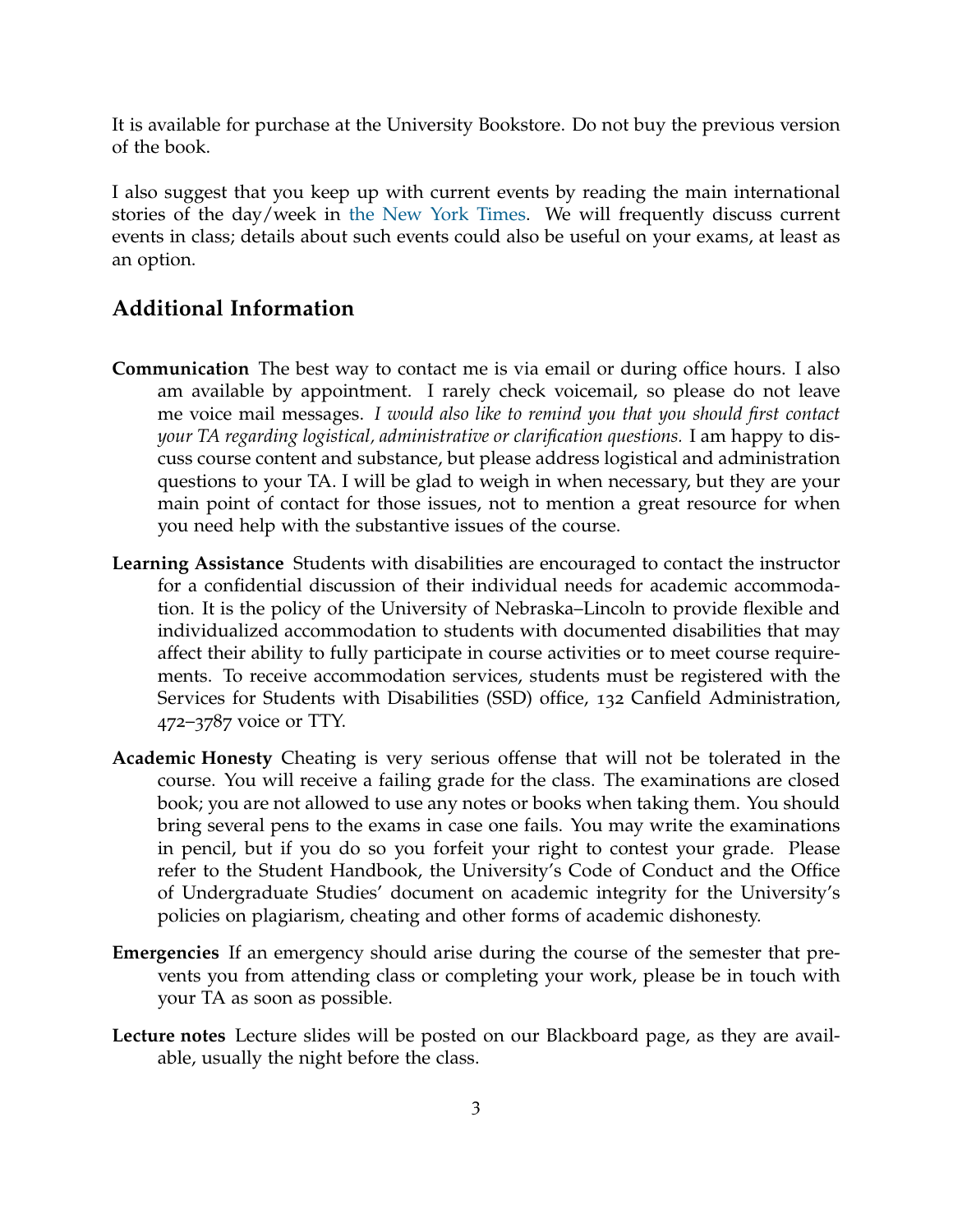# **Important Dates**

# **Course Outline**

# **January 14. Introductory Meeting and What is World Politics?**

• Chapter 1. What is World Politics

# *Part I: Conflict and Security*

# **January 16. Actors and Preferences**

- Chapter 2, Actors in World Politics
- Chapter 3, Preferences

# **January 21. The Logic of Threats and Promises 1**

- Chapter 4, The Logic of Threats and the Problem of Credibility
- Chapter 5, The Logic of Promises and the Problem of Commitment

# **January 23. The Logic of Threats and Promises 2**

- Chapter 5, The Logic of Promises and the Problem of Commitment
- Cuban Missile Crisis
- **First Paper Assignment out**

# **January 28. Power**

• Chapter 6, Military Power and Its Limits

# **January 30. Perceptions**

- Chapter 7, Perceptions and How They Matter in Decisions
- Chapter 8, Persuasion and How Perceptions Change

# **February 4. Strategic Theories of War: Bargaining**

• Chapter 9, War and the Problem of Bargaining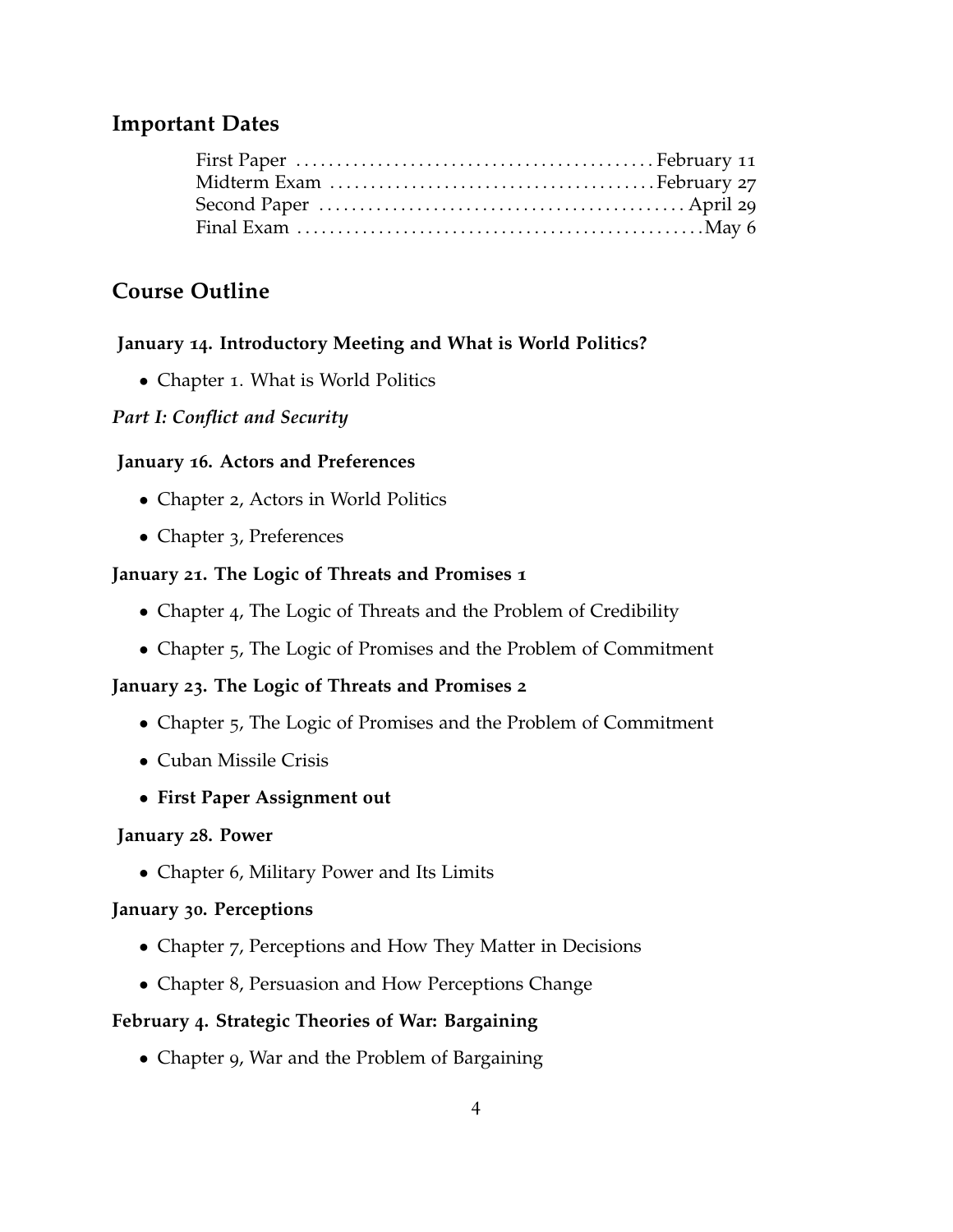# **February 6. Strategic Theories of War: Commitment**

• Chapter 10, Commitment Problems and War

# **February 11. The Domestic Politics of War**

- Chapter 14, The Fate of Leaders
- Chapter 15, The Enemy Outside
- The First Paper is due at the end of lecture on February 11.

#### **February 13. The Democratic Peace**

• Chapter 16, The Democratic Peace

#### **February 18. Security Policy: Arms and Alliances**

• Chapter 12, Arms and Alliances: The Elements of Security Policy

# **February 20. In-class Review for Midterm Examination**

#### **February 25. Midterm Examination**

#### **February 27. Current event example: Afghanistan war**

• *Obama's War*: PBS documentary on Afghanistan war

#### **March 4. Structural Theories of War**

• Chapter 13, Structural Theories of War: Balance of Power and Power Transition

#### **March 6. Bureaucratic Politics**

• Chapter 11, Bureaucratic Politics

#### **March 11. Civil War**

• Chapter 17, The Problem of Civil Wars

#### **March 13. Civil War 2**

• *Syria: Behind the Lines* PBS Frontline on Syrian civil war

#### **March 18. Terrorism**

• Chapter 18, Terrorism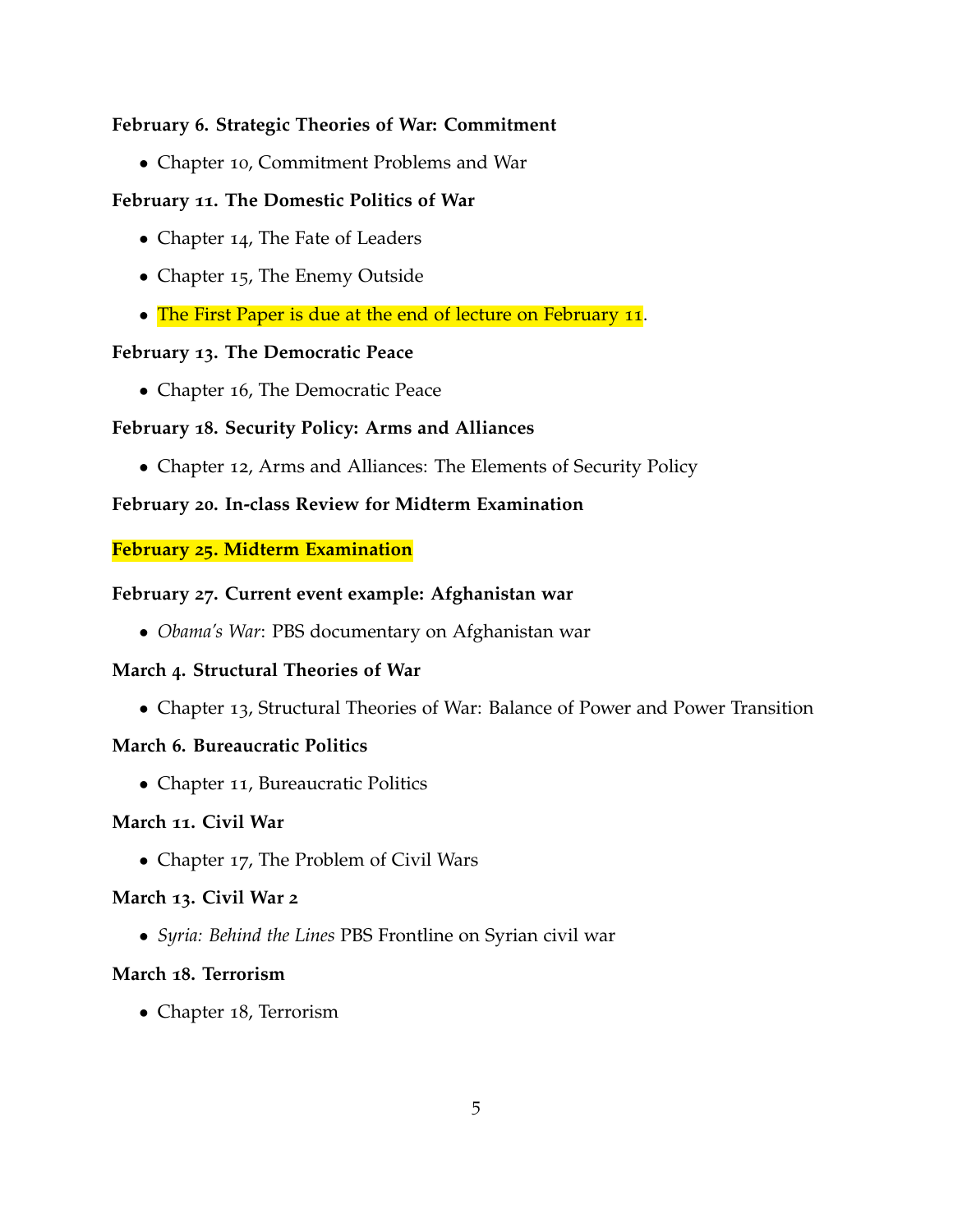# *Part II: International Political Economy*

### **March 20. The Politics of International Trade**

• Chapter 21, The Politics of Trade

# **March 25-27. Spring semester break**

# **April 1. Monetary Affairs**

• Chapter 22, The Politics of Monetary Affairs

# **April 3. MPSA Annual Conference: No class**

# **April 8. The Problems of Cooperation and The Politics of International Finance**

- Chapter 23, Globalization: Trade, Money, and Finance in a Globalized World
- **Second Paper Assignment out**

# *Part III: Transnational Challenges*

# **April 10. The Problems of International Cooperation**

- Chapter 19, International Cooperation and the Problem of Enforcement
- Chapter 20, The Problems of Cooperation: Distribution and Information

#### **April 15. The Environment and International Cooperation**

• Chapter 24, Cooperation on International Environmental Issues

#### **April 17. Aid and development**

• No assigned reading

# **April 22. International Law and Human Rights**

• Chapter 25, International Law and Norms

#### **April 24. International Law and Human Rights 2**

• *On Our Watch.* PBS documentary on Dafur.

#### **April 29. Why a System of Sovereign States?**

• Chapter 26, Sovereignty